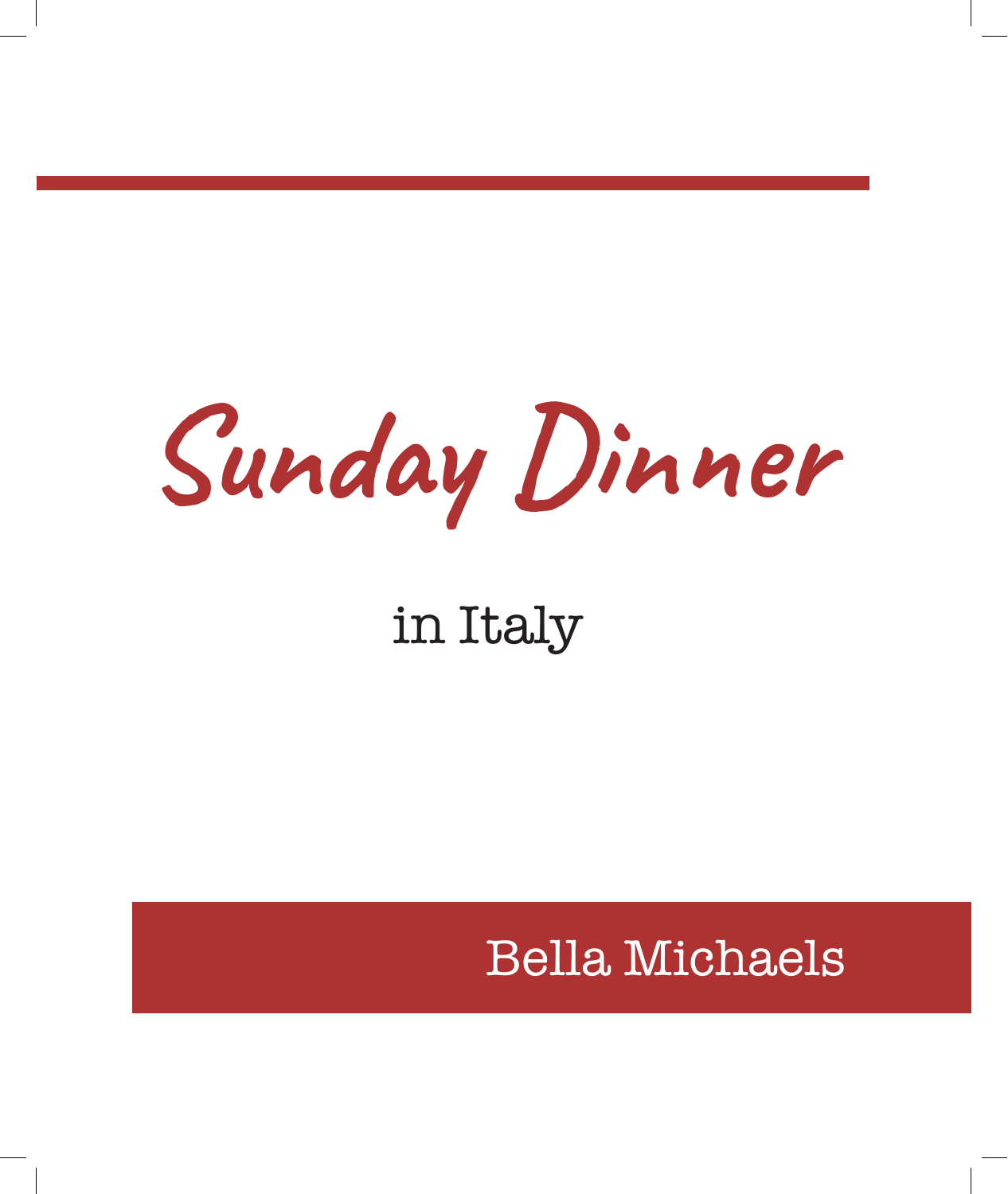## **Lessons From Nonna...**

When you run a restaurant that does 700–800 covers in a night and you want to make sure everyone gets the same great experience from start to finish, your food has to be very well thought out and easy to execute, but still pack the right balance of flavor. My food is straightforward because that's how I learned to cook, both as a kid and throughout my culinary training and restaurant cooking. It's important to me to be able to take simple ingredients and make a dish that stands out and is memorable. The recipes in this book are geared to help people cook delicious food on an everyday basis. And the food in this book? Is food I wanna eat.

I started cooking when I was five or six years old, growing up in New Jersey, making meatballs with my Italian grandmother. I was a wild kid and she gave me things to do that kept me busy and out of trouble. When we went out to eat, I was always the kid trying the "weird" things on the menu. While my sister usually stuck to pasta with butter and cheese, I always wanted to order something new or different and then try to figure out how they made it.

In this book, you'll find recipes inspired by the cooking I did with my grandmother all the way up to the food I cook today at my restaurant and at home. These recipes are in the tradition of my family and every chef I've learned from, but at the end of the day, it's my flavors, my food. This food is who I am.

Sunday dinner in Italian families is all about macaroni—the word we use for almost any kind of pasta. I've always been a big fan of pasta, but over the course of my career, I've found that I really enjoy making fresh pasta and experimenting with different flavor profiles in my pasta dough.

In my Italian-inspired restaurant, I always have 4 or 5 different pastas on the menu that showcase what's fresh and available during the season. This chapter showcases lots of fun flavors of pasta you can make at home, and the accompanying sauces and extras that go with it.

You'll see that I don't include salt in the recipe for any of my pasta dough. I think it's more important to salt the pasta water correctly one tablespoon kosher salt per every quart of water. Your pasta water should taste like the ocean—that's how you get the best flavor out of your pasta.

If you have a stand mixer, you'll need the pasta rollers and cutter attachments to make some of these pastas. Or, you can buy a standalone pasta machine, if you wish. If not, you can always use well-made artisanal fresh pasta from your farmers' market or grocery store in many of these recipes.

If you're willing to learn, making fresh pasta is really pretty easy and takes almost no time at all. You probably already have all the ingredients you need: flour, eggs, water, and oil. In terms of tools, you need your hands or a food processor. From there, the possibilities are endless.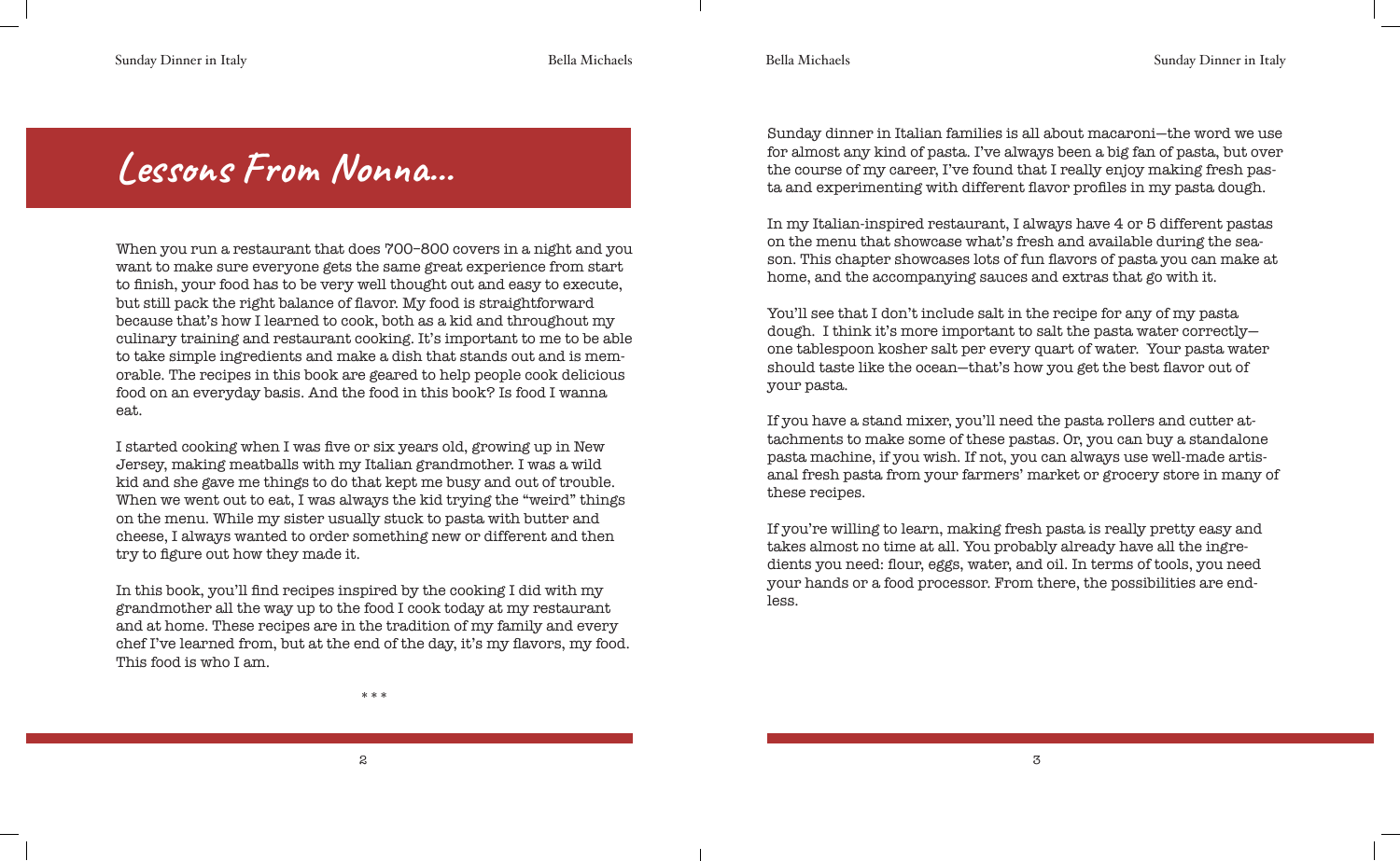$\mathbf{I}$ 

**As a reminder...**

### US Dry Volume Measurements

| Measure                 | Equivalent                    |
|-------------------------|-------------------------------|
| $\frac{1}{16}$ teaspoon | dash                          |
| $\frac{1}{8}$ teaspoon  |                               |
| 3 teaspoons             |                               |
| $\frac{1}{8}$ cup       |                               |
| $\frac{1}{4}$ cup       |                               |
| $\frac{1}{3}$ cup       | 5 tablespoons plus 1 teaspoon |
| $\frac{1}{2}$ cup       |                               |
| $\frac{3}{4}$ cup       |                               |
| 1 cup                   |                               |
| 1 pound                 |                               |
|                         |                               |

#### US Liquid Volume Measurements

| Measure  | Equivalent |
|----------|------------|
|          |            |
| 1 pint   |            |
| 1 quart  |            |
| 1 gallon |            |

| In This Chapter |  |  |  |
|-----------------|--|--|--|
|-----------------|--|--|--|

| 1. Squid Ink Capellini with Clams, Pancetta, |  |
|----------------------------------------------|--|
|                                              |  |
|                                              |  |
|                                              |  |
|                                              |  |

4. Strozzapreti with Smoked Mozzarella and Eggplant.......15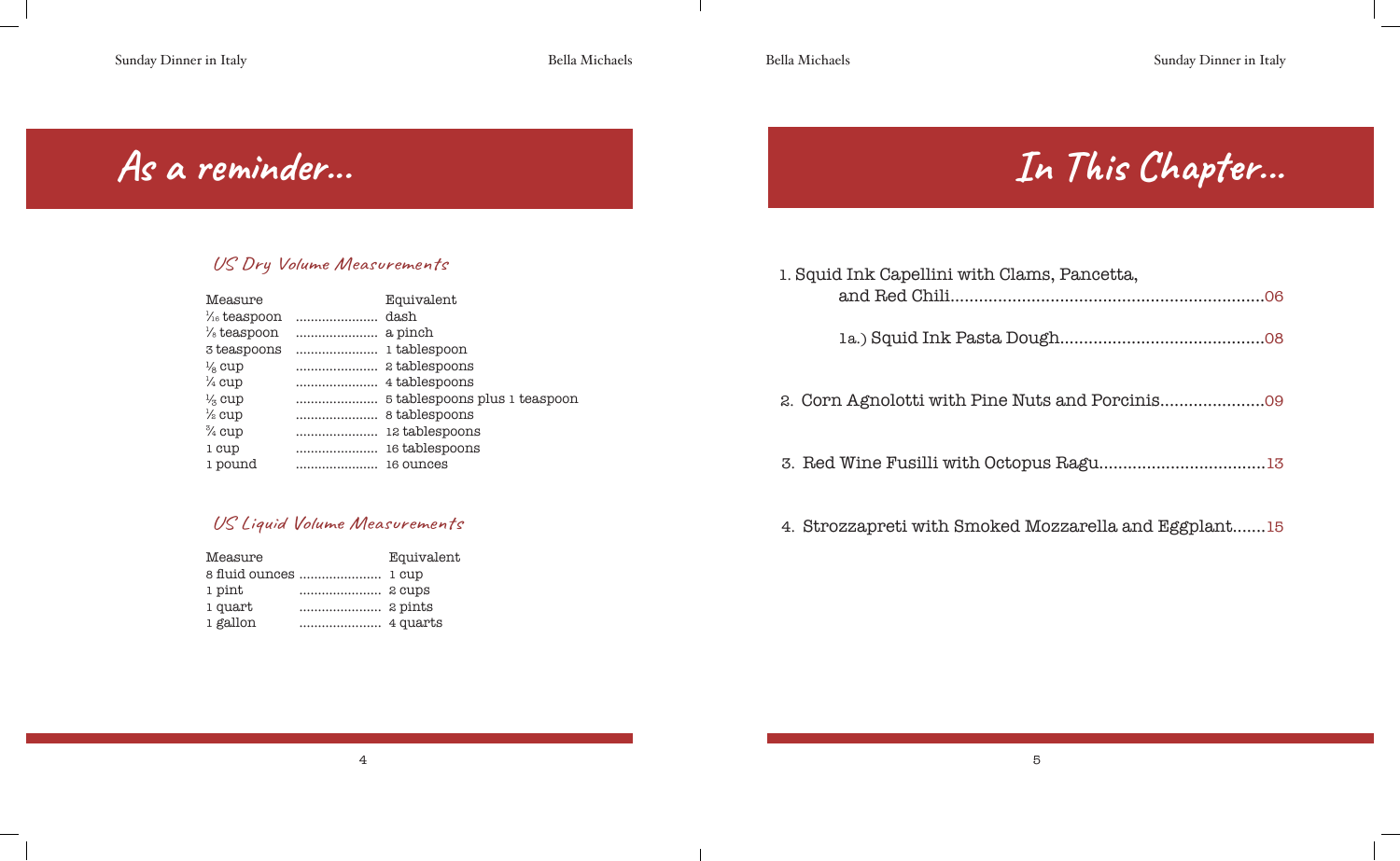## **Squid Ink Capellini**

### **With Clams, Pancetta, and Red Chili**

#### Ingredients:

10 ounces Squid Ink Pasta Dough (recipe follows) 1 cup chicken broth 1 cup white wine 2 pounds littleneck clams, rinsed under cold, running water 1 tablespoon extra virgin olive oil  $\frac{1}{2}$  cup small-diced pancetta 2 tablespoons minced shallot 1 tablespoon minced garlic  $\frac{1}{4}$  teaspoon red chili flakes 1 tablespoon unsalted butter 1 tablespoon fresh lemon juice

- 1 tablespoon finely chopped parsley
- 1 tablespoon finely chopped basil

You'll need squid ink for this pasta, which you can find at a local Asian supermarket or from a

fishmonger. In Italy, this dish is called capellini al nero de seppia. I just call it good. The squid ink pasta has an inherent seafood taste to it, and the heat of the chili flakes brings it all together with the clams. The parsley and basil make it fresh and bright

Serves 4 as a small plate

Active Time = 55–60 minutes

#### Instructions:

1. Cut the squid ink pasta dough into 1-inch cubes. Using a pasta extruder fitted with the capellini attachment, place the pieces one at a time into the powered extruder. Capellini will begin to form and cut at around 8

inches long. Toss with a little flour to prevent sticking and clumping, and place capellini on a parchment-lined baking sheet and refrigerate. (If you do not have a pasta extruder you can use a pasta machine to create pasta sheets, then cut them with a capellini cutter.)

2. Bring a large pot of salted water to a boil. A good rule of thumb is to use 1 tablespoon of kosher salt per quart of water in your pot.

3. In a separate large saucepan or stockpot, bring the chicken broth and wine to a boil over medium-high heat. Add the clams, cover with a lid, and simmer for  $4\frac{1}{2}$  – 5 minutes, or until all the clams have opened. Remove the clams with a slotted spoon and continue to boil the liquid until it reduces by half. Remove clams from their shells and discard the shells. Discard any clams that didn't open.

4. In a large sauté pan over high heat, sauté the pancetta in olive oil for 3 minutes or until just crispy. Add shallot, garlic, and chili flakes and sauté for 3 minutes.

5. Once the pot of water comes to a boil, take the capellini out of the refrigerator. Gently drop the capellini into the boiling water and cook for 1–1½ minutes, until al dente.

6. Reserve  $\frac{1}{4}$  cup of the cooking water before draining the capellini. Drain the capellini.

7. Add the reserved pasta water and capellini to the sauté pan. Add the clams, reduced clam broth, and butter. Toss to coat the capellini, and when the butter is melted, toss in the lemon juice, parsley, and basil.

8. Transfer the pasta to a large serving bowl or individual bowls for serving.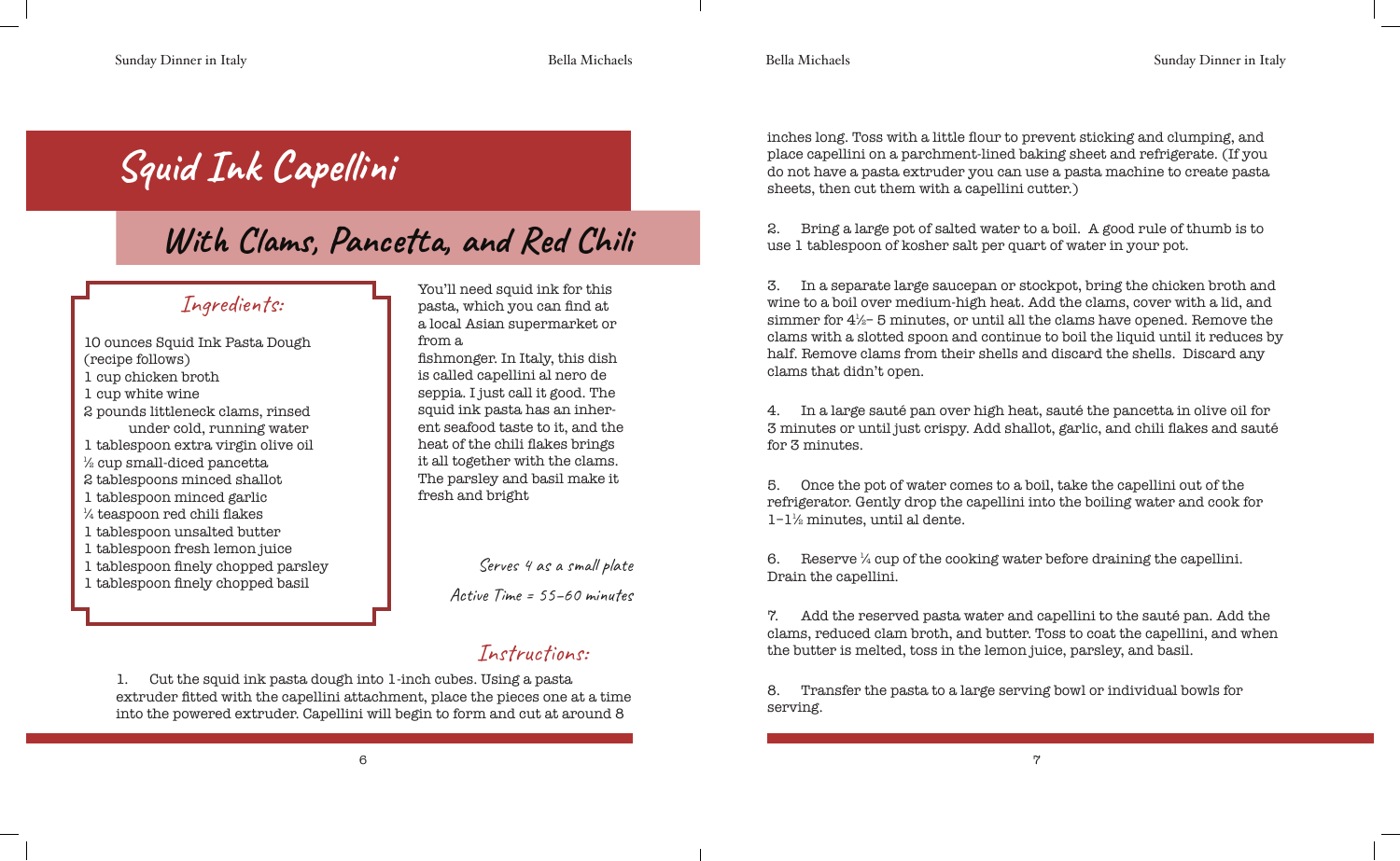# **Squid Ink Pasta Dough**

#### Ingredients:

 $\overline{a}$ 

 $1\frac{1}{4}$  cups "00" flour (or allpurpose flour), plus more for dusting 3 large egg yolks 2½ tablespoons water 1 tablespoon extra virgin olive oil 1 tablespoon squid ink

Makes approximately 10 ounces of dough.

> Active Time = 5 minutes Inactive Time = 1 hour

> > Instructions:

1. Add the "00" flour to a food processor fitted with a plastic dough blade.

2. In a separate bowl, whisk the egg yolks, water, olive oil, and squid ink. Turn on the food processor and slowly add the liquid. After a minute, tiny dough balls will form. Stop and scrape down the inside of the food processor bowl to fully incorporate all the ingredients. If the dough is too wet and not coming together, add a little flour. If the dough is too dry and not coming together, add a little water. It should form into one ball.

3. Remove the dough ball and dust with flour. Knead for 1 minute, wrap tightly in plastic wrap, and refrigerate for at least 1 hour or up to 2 days. Remove from refrigerator 10 minutes before using.

**With Pine Nuts and Porcinis**

This dish was on the menu for the first four months my restaurant was open. It was by far the most popular pasta dish all summer, and people were really sad when corn went out of season and we had to take it off the menu. This is one of my most favorite dishes we've ever done.

Serves 4 as a small plate Active Time = 1 hour 30 minutes

#### Instructions:

1. Using a sharp chef's knife, slice the corn kernels off the cobs, and use the back of your knife to extract extra corn juice. You should have 4 cups of kernels with juice.

Ingredients:

**Corn Agnolotti** 

10 ears of fresh sweet corn  $\frac{1}{3}$  cup mascarpone ¾ teaspoon kosher salt 2 teaspoons cornstarch (optional; see Step 4 below) 10 ounces Pasta Dough Semolina flour for dusting All-purpose flour for dusting 1 tablespoon canola oil 3 cups cleaned porcini mushrooms 3 tablespoons pine nuts 5 tablespoons unsalted butter, cubed 4 tablespoons grated Parmigiano-Reggiano 1 tablespoon chopped chives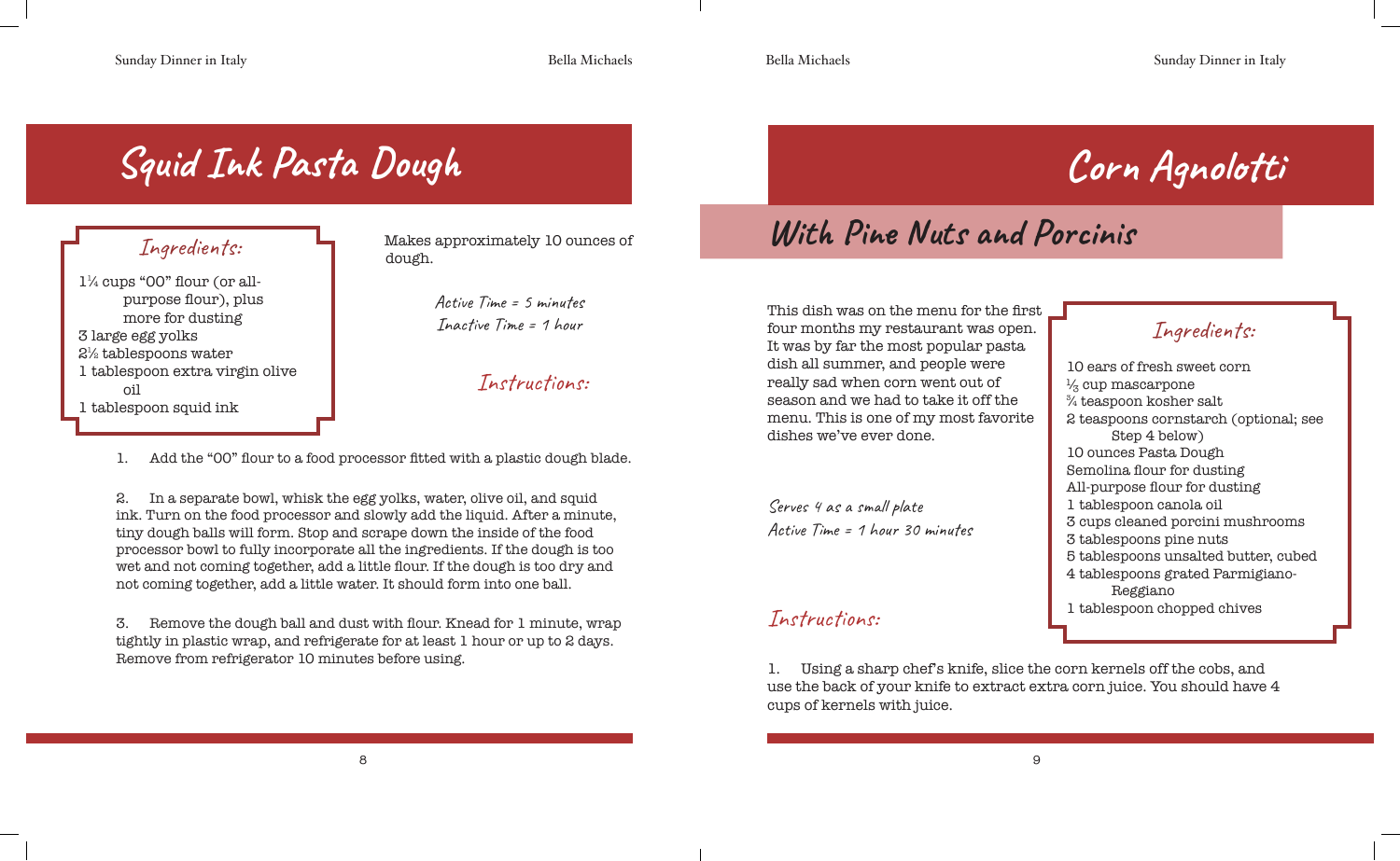Sunday Dinner in Italy Bella Michaels Bella Michaels Sunday Dinner in Italy

2. In a food processor, blend the corn kernels and juice for  $1\frac{1}{2}$  minutes for a smooth purée.

3. Place a fine-mesh strainer over a mixing bowl and pour the corn purée through the strainer, pressing on the solids with the back of a spoon to push through as much liquid as possible. This should yield  $1\frac{1}{2}$ cups corn juice. Discard the solids in the strainer.

4. In a small saucepan, bring the corn juice to a simmer over mediumhigh heat, whisking as the juice begins to simmer. Lower the heat to medium and continue to whisk for 2 minutes longer to allow the corn juice to thicken. Remove from heat and whisk in the mascarpone and  $\frac{1}{4}$ teaspoon salt to create a pudding-like texture. If it's too thin, whisk in a paste of 1 tablespoon water + 2 teaspoons cornstarch while liquid is simmering.

5. Transfer to a bowl, cover, and refrigerate for 30 minutes or up to 2 days. When chilled, put the corn filling into a pastry bag or Ziploc bag with ½ inch snipped off the corner just before piping.

6. Divide the pasta dough into 2 equal pieces. Flatten with the heel of your hand, then roll the first piece of pasta dough through pasta machine on the widest setting twice. Fold it lengthwise, and roll it through 1 more time.

7. Adjust rollers to next setting and roll pasta sheet through one time. Adjust rollers to next setting and put pasta sheet through again. Continue this until you have reached the fifth-widest setting of your pasta rollers. You may need to cut the pasta sheet in half depending on the size of your work surface. Lay the rolled pasta sheet on a flat, lightly floured surface.

8. Repeat with second piece of pasta dough.

9. Dust a baking sheet (that will fit into your refrigerator) with semolina flour. Set aside.

10. With the pasta on a lightly floured flat surface, pipe the corn filling in a straight line on the pasta sheet, about  $\frac{1}{2}$  inch up from the bottom edge. Fold the bottom up and press it into top of the pasta sheet, leaving  $\frac{1}{2}$  inch of space for the filling to move into. Press all the way down the long line of the pasta to seal it closed into a sort of tube.

11. Starting at one end, use your thumb and forefinger to pinch this long tube of pasta in one-inch increments to create little "pillows." Doing this will compress the filling more tightly and create a pinched, sealed space (about  $\frac{3}{4}$ ") between each pillow for you to separate them into individual agnolotti in the next step.

12. Run a serrated pasta cutter or crimped pastry wheel along the top edge of the folded-over dough to trim off the excess. Don't cut it too close to the filling, or you'll risk it leaking out or breaking apart in the boiling water.

13. Then, rolling it away from you, use the pasta cutter or pastry wheel to cut through the center of the pinched area between each pillow, creating the agnolotti. You can press down again around each edge to make sure they are sealed. Place individual agnolotti on the semolinadusted tray in a single layer. You should have 45–50 pieces. Refrigerate for 20 minutes.

14. Bring a pot of salted water to a boil. A good rule of thumb is to use 1 tablespoon of kosher salt per quart of water in your pot.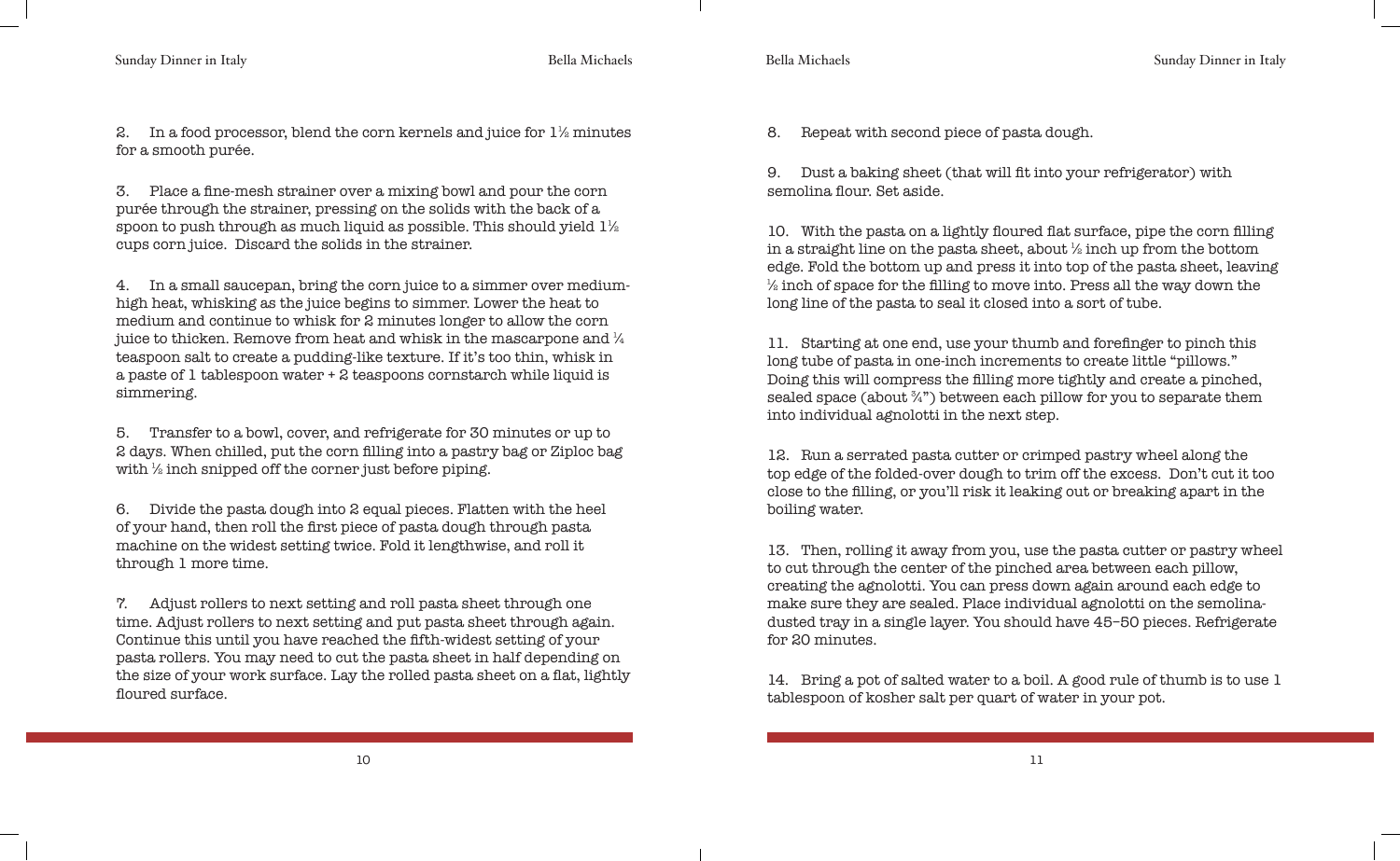#### Sunday Dinner in Italy Bella Michaels Bella Michaels Sunday Dinner in Italy

15. Meanwhile, in a dry sauté pan, toast the pine nuts over medium heat for 5 minutes, shaking the pan often to prevent burning.

16. Heat the canola oil in a large sauté pan over medium-high heat. Sauté the porcinis for 5–7 minutes, or until soft and tender, and season with remaining ½ teaspoon salt. Keep warm.

17. When the pot of water is at a full boil, drop in half the agnolotti and cook for 2 minutes. Meanwhile, stir butter into the warm porcinis.

18. Remove the cooked agnolotti with a slotted spoon or wok skimmer and gently toss with the porcinis, as the butter continues to melt.

19. Cook the remaining agnolotti and add them to the sauté pan. Then add 2 tablespoons of the Parmigiano-Reggiano and gently toss to coat.

20. Transfer the agnolotti to a large serving dish or individual serving bowls. Garnish with toasted pine nuts, chives, and remaining Parmigiano-Reggiano.

### **With Octopus Ragu**

Serving fusilli pasta cooked in red wine is not only visually appealing, it tastes like nothing else. This pasta almost doesn't need any sauce, but I can't resist serving it with octopus. The octopus breaks down into the ragu and releases its own liquid into the sauce.

Serves 4 as a small plate Active Time = 1 hour 15 minutes

#### Instructions:

Ingredients: 1¼ pounds octopus tentacles, cut into 1-inch cubes and frozen  $\frac{1}{4}$  cup plus 1 teaspoon extra virgin olive oil ⅓ cup small-diced onion 1 tablespoon minced garlic 1 bay leaf ½ cup canned crushed tomatoes ¼ teaspoon dried oregano ¼ teaspoon red chili flakes 6 ounces dried fusilli pasta 1 750ml bottle red wine (Merlot recom mended) 1 tablespoon sugar 1 tablespoon finely chopped chives

**Red Wine Fusilli** 

1. Grind frozen octopus using a coarse meat grinder. Set aside to thaw. If you do not have a grinder, don't freeze the octopus and instead chop it into a  $\frac{1}{4}$ -inch dice. This will take more time than noted above.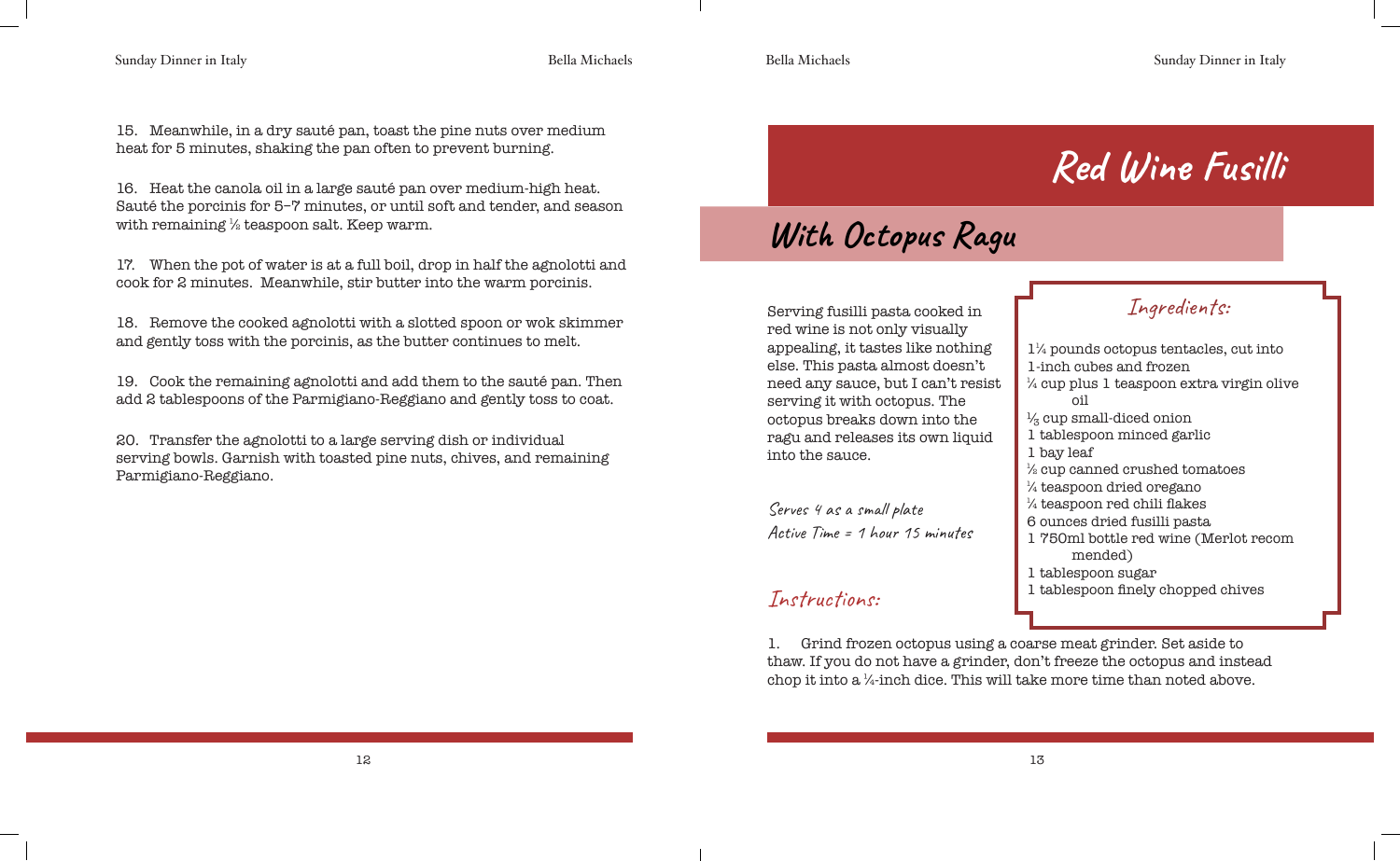#### Sunday Dinner in Italy Bella Michaels Bella Michaels Sunday Dinner in Italy

2. Heat the olive oil in a large heavy-bottomed pot over high heat and sauté the octopus for 3 minutes, stirring occasionally. The meat will release a little moisture into the pan.

3. Stir in the onions, garlic, and bay leaf and sauté 3 minutes longer, or until the onions are soft and translucent. Add the crushed tomatoes, oregano, and chili flakes. Bring the mixture to a low boil and reduce the heat to low. Simmer uncovered for 45 minutes, stirring every 10 minutes. The liquid will reduce and the octopus will become tender.

4. Bring a pot of salted water to a boil for the pasta. A good rule of thumb is to use 1 tablespoon of kosher salt per quart of water in your pot.

5. Boil the fusilli pasta for just 1½ minutes—it will not be fully cooked. Drain and set aside.

6. Return the empty pasta pot to the stove and add the red wine and sugar. Bring to a boil over high heat. Lower the heat to medium and simmer for 10–12 minutes, or until wine reduces by half. At this point the octopus ragu should be finished and can be kept warm on the stove until pasta is ready.

7. Return the reduced wine to a boil and add the pasta to finish cooking it. Gently stir the pasta to prevent sticking and boil for 1½ minutes, until the pasta is al dente. Drain and toss the pasta with remaining olive oil to prevent sticking, then transfer to a large bowl or individual bowls and top with the octopus ragu. Garnish with chives and serve.

# **Strozzapreti**

# **With Smoked Mozzarella and Eggplant**

The word "strozzapreti" literally means "priest choker," but I promise this dish wo make you have to go to confession. The smoked mozzarella and eggplant the standouts in this dish.

Serves 4 as a small plate Active Time = 40–45 minutes

Instructions:

### Ingredients:

| )n't | 2 tablespoons canola oil                        |
|------|-------------------------------------------------|
|      | 1 tablespoon extra virgin olive oil             |
|      | $\frac{3}{4}$ pounds eggplant, peeled and cubed |
| are  | $\frac{1}{2}$ teaspoon kosher salt              |
|      | $\frac{1}{2}$ pound dried strozzapreti (or any  |
|      | dried rolled pasta, like                        |
|      | cavatelli)                                      |
|      | 2 tablespoons unsalted butter                   |
|      | 1 cup small-diced smoked                        |
|      | mozzarella (approximately $\frac{1}{4}$         |
|      | pound)                                          |
|      | 1 cup grated Parmigiano-Reggiano                |
|      | 1 tablespoon finely chopped parsley             |
|      |                                                 |

1. Bring a large pot of salted water to a boil for the pasta. A good rule of thumb is to use 1 tablespoon of kosher salt per quart of water in your pot.

2. In a large sauté pan, heat the oils over medium-high heat. Add the